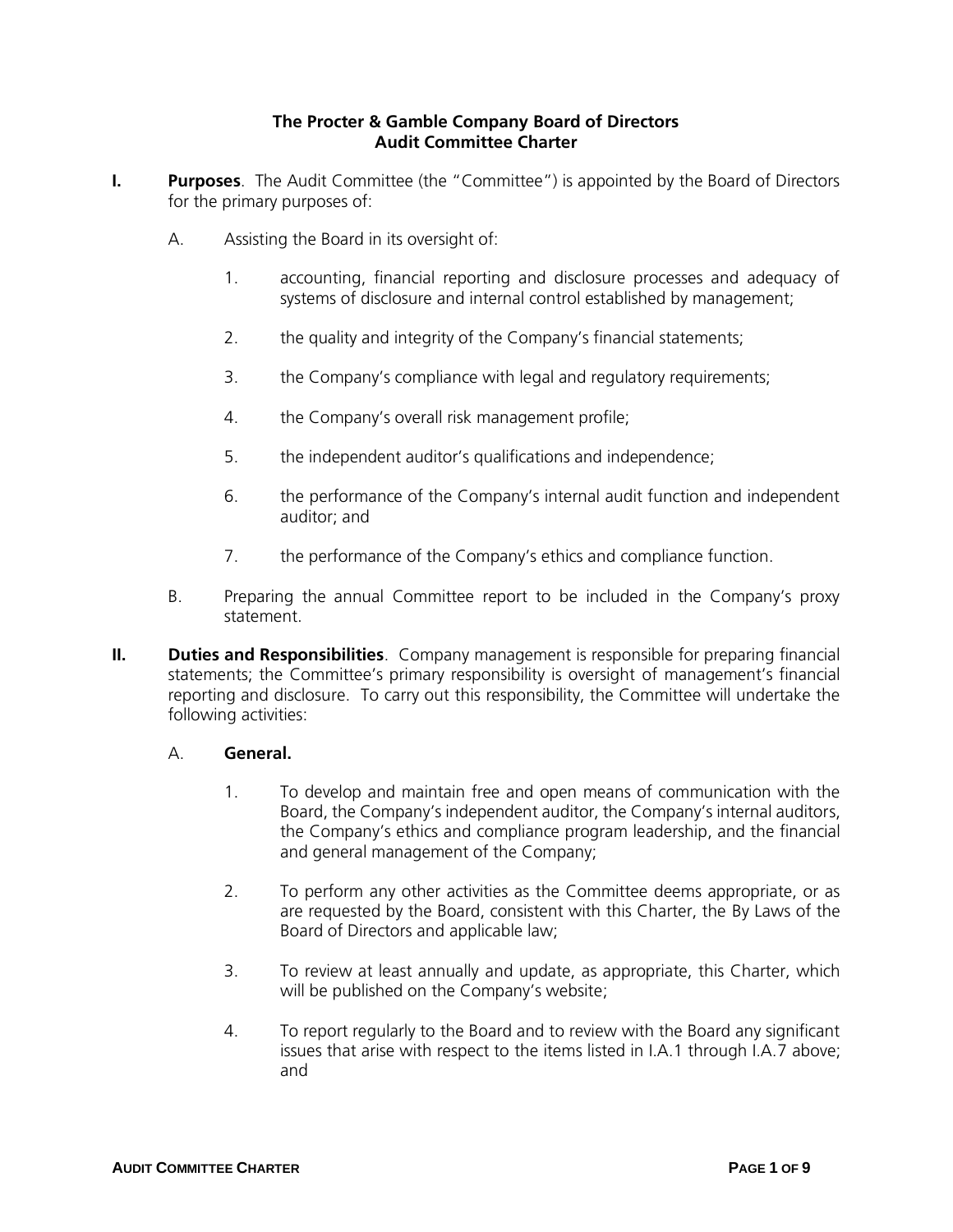5. To review and approve all related person transactions in accordance with the Related Person Transaction Policy.

## B. **Company's Financial Statements and Published Information.**

- 1. At least annually, to review:
	- a) major issues regarding accounting principles and financial statement presentations including any significant changes in the Company's selection or application of accounting principles, as well as the clarity and completeness of the Company's financial statements and items that impact the representational faithfulness, verifiability and neutrality of accounting information;
	- b) analyses prepared by management and/or the independent auditor setting forth significant financial reporting issues and judgments made in connection with the preparation of the financial statements, including analyses of the effects of alternative GAAP methods on the financial statements; and
	- c) the effect of regulatory and accounting initiatives and new accounting standards, on the financial statements of the Company; and
- 2. To discuss the results of the annual audit and any other matters required to be communicated to the Committee by the independent auditor under generally accepted auditing standards, applicable law or listing standards, including matters required to be discussed by Public Company Accounting Oversight Board (PCAOB) standards with Company management and the independent auditor, including the Company's disclosures under "Management's Discussion and Analysis of Financial Condition and Results of Operations" and recommend to the Board that the audited financial statements be included in the Company's filings with the SEC.
- 3. To discuss the Company's earnings press releases, as well as financial information and earnings guidance provided to analysts and ratings agencies and the use of non-GAAP financial measures. These discussions need not occur in advance of each release or each provision of guidance.

## C. **Performance and Independence of the Company's Independent Auditor.**

- 1. At least annually, to obtain and review a written report by the independent auditor describing:
	- a) the independent auditing firm's internal quality control procedures;
	- b) any material issues raised by the most recent internal quality control review, PCAOB, or peer review, of the independent auditing firm;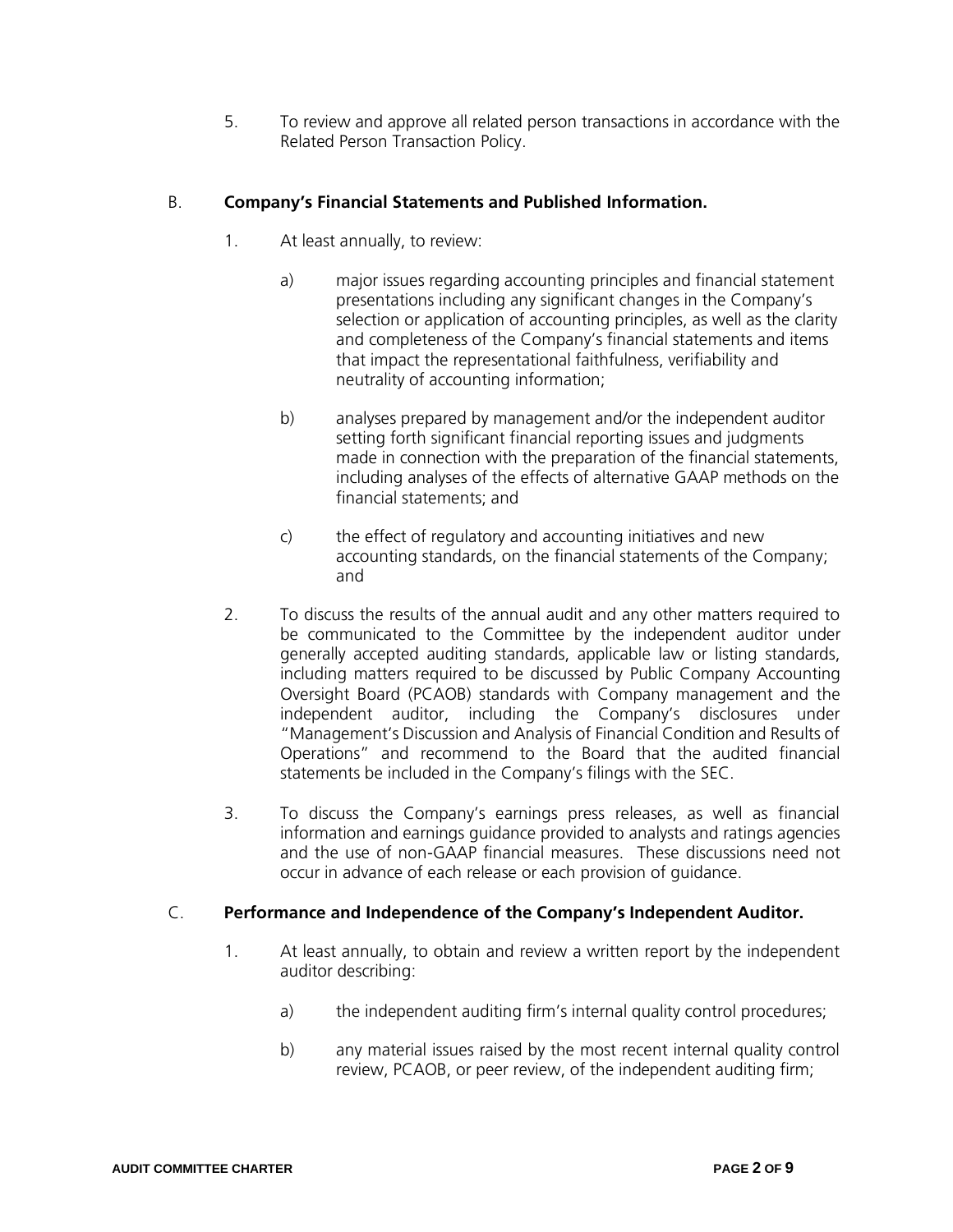- c) any material issues raised by any inquiry or investigation by governmental or professional authorities within the preceding five years respecting one or more independent audits carried out by the independent auditing firm;
- d) any steps taken to deal with any issues raised in such internal quality control reviews, (PCAOB reviews) peer reviews, or governmental or professional authority inquiries or investigations; and
- e) all relationships between the independent auditor and the Company.
- 2. To annually evaluate the independent auditor's qualifications, performance and independence, including a review and evaluation of the lead audit partner, taking into account the opinions of Company management and the Company's internal auditors, as well as receipt of the written letter from the independent auditor pursuant to relevant PCAOB rules regarding preapproval of non-audit services, and to report its conclusions to the Board.
- 3. To assure regular rotation of the lead audit partner, as required by law and consider rotation of the accounting firm serving as the Company's independent auditor.
- 4. To periodically meet separately with independent auditor.
- 5. To review and discuss with the Company's independent auditor:
	- a) the auditor's responsibilities under generally accepted auditing standards and the responsibilities of management in the audit process;
	- b) the overall audit strategy;
	- c) the scope and timing of the annual audit, including the audit of internal control over financial reporting
	- d) any significant risks identified during the auditor's risk assessment procedures;
	- e) when completed, the results, including significant findings, of the annual audit; and
	- f) any other matters required to be discussed by current auditing standards.
- 6. To review and set clear hiring policies for employees or former employees of the independent auditor.
- D. **Review of Services and Audit by Independent Auditor.**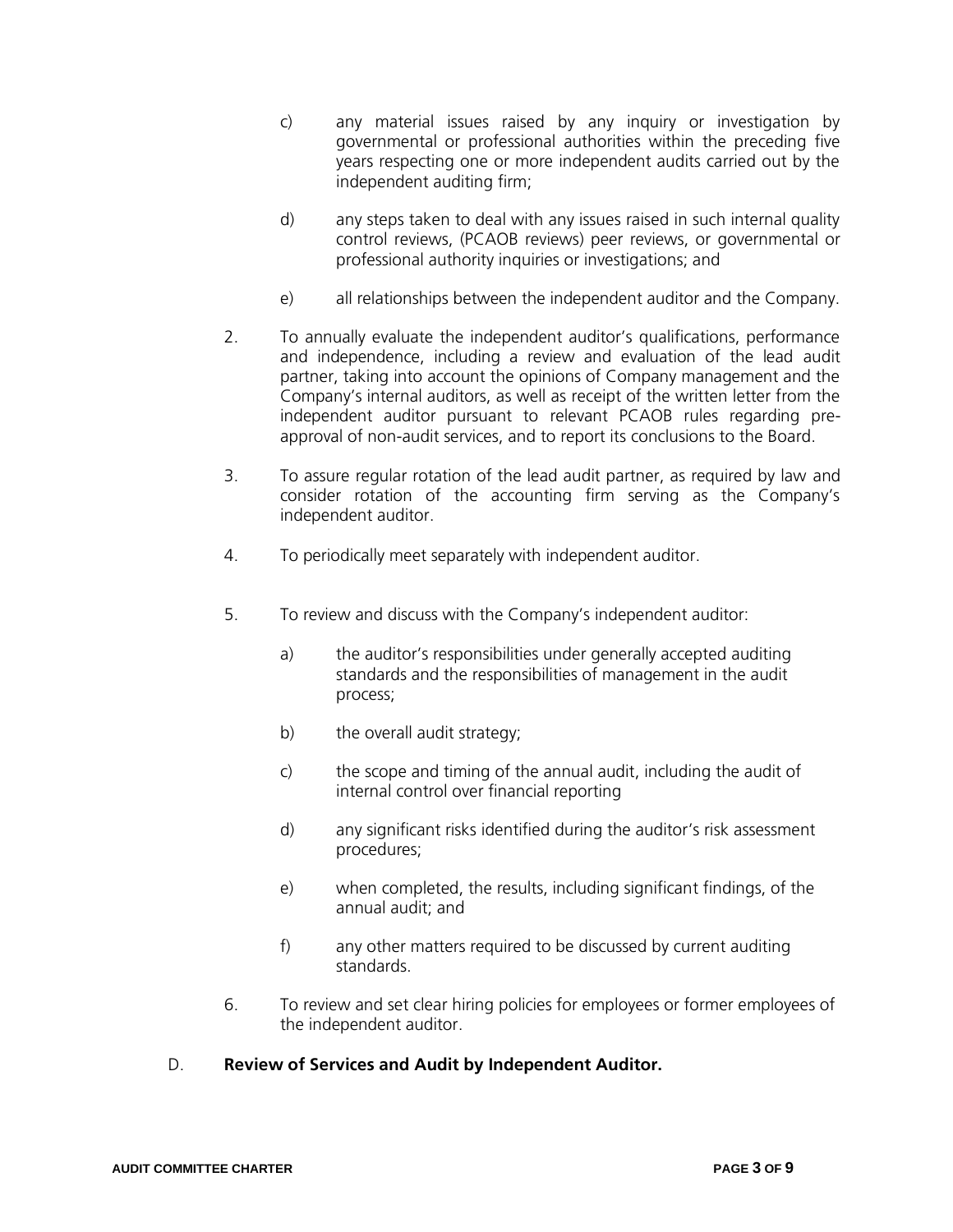- 1. To appoint, retain (with subsequent submission to the Company's shareholders for ratification), compensate, evaluate and terminate the Company's independent auditor, with sole authority to approve all audit engagement fees and terms (these responsibilities may not be delegated to Company management).
- 2. To establish and review policies and procedures for the Committee's preapproval of permitted services by the Company's independent auditor on an ongoing basis. At least annually, to pre-approve all audit and non-audit services to be provided to the Company by its independent auditor (this responsibility may not be delegated to Company management and, to the extent that this responsibility is delegated to one or more members of the Committee, such member(s) must report such pre-approvals at the next scheduled meeting of the Committee).
- 3. To engage with the independent auditor with respect to any disclosed relationships or services that may affect the independence and objectivity of the auditor and ensure that the Company's independent auditor does not perform any non-audit services that are prohibited by law or regulation.
- 4. To review the scope of the annual audit to be performed by the Company's independent auditor.
- 5. To review with the independent auditor any audit problems or difficulties encountered in the course of the audit work, and Company management's responses.
- 6. To review the audit report and recommendations submitted by the Company's independent auditor.
- 7. To review the report required by Section 10A(k) of the Securities Exchange Act of 1934 from the independent auditor concerning:
	- a) Critical accounting policies and practices to be used in the audit;
	- b) Alternative treatments of financial information within GAAP that have been discussed with Company management, ramifications of the use of such alternative disclosure and treatments, and the treatment preferred by the independent auditor; and
	- c) Other material written communications between the independent auditor and Company management, such as any management letter or schedule of unadjusted differences.

# E. **Performance of the Company's Internal Audit Function.**

- 1. To periodically meet separately with the internal audit leader.
- 2. To review and approve the annual internal audit plan.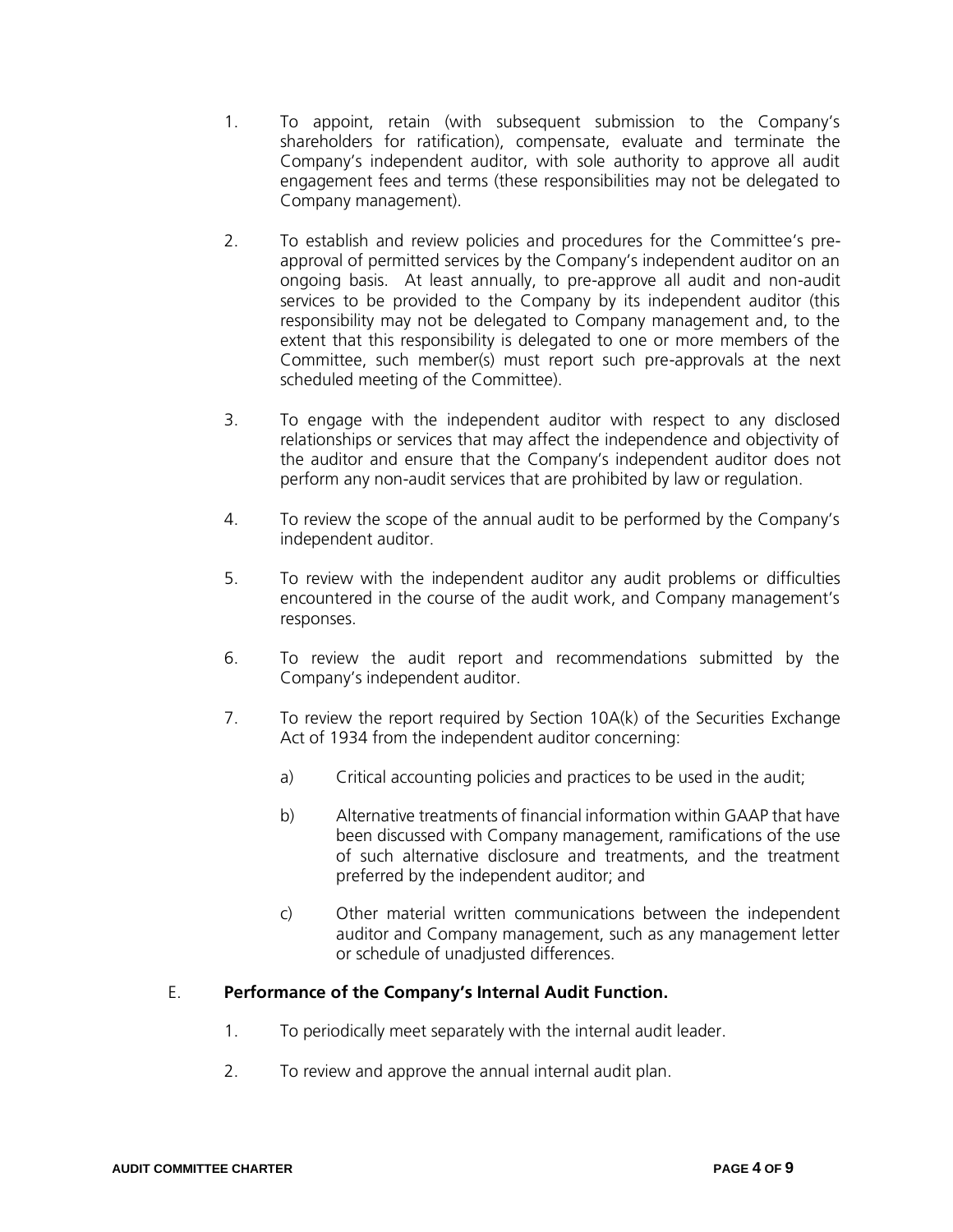- 3. To receive and review summaries and reports from the internal audit leader with respect to his or her review of the operations of the Company and the systems of internal controls and, where deemed appropriate, management's responses thereto.
- 4. To review the activities, organizational structure, budget, staffing and qualifications of the internal audit function.
- 5. To annually review and approve the internal audit charter.
- 6. To approve decisions regarding the appointment and removal of the internal audit leader.
- 7. To annually review the remuneration of the internal audit leader.

#### F. **Performance of the Company's Ethics and Compliance Function.**

- 1. To oversee the Company's Ethics and Compliance Committee, which has operational responsibility for the development, assessment and execution of the Company's Ethics and Compliance Program.
- 2. To, at least annually, review the results of the Company's assessment of the implementation and effectiveness of its Ethics and Compliance program.
- 3. To periodically (at least annually) meet separately with the Company's ethics and compliance leader.
- 4. To review the activities, organizational structure, staffing and qualifications of the compliance function.

## G. **Controls Within the Company.**

- 1. To periodically meet separately with Company management including Senior Finance and Accounting management.
- 2. To annually review major issues as to the adequacy of the Company's internal controls and any special audit steps adopted in light of material control deficiencies.
- 3. To assist the Board and the Company in interpreting and applying the Company's Worldwide Business Conduct Manual and other issues related to Company and Employee Governance and Ethics.
- 4. To review quarterly a report from the Company's chief executive and chief financial officer describing: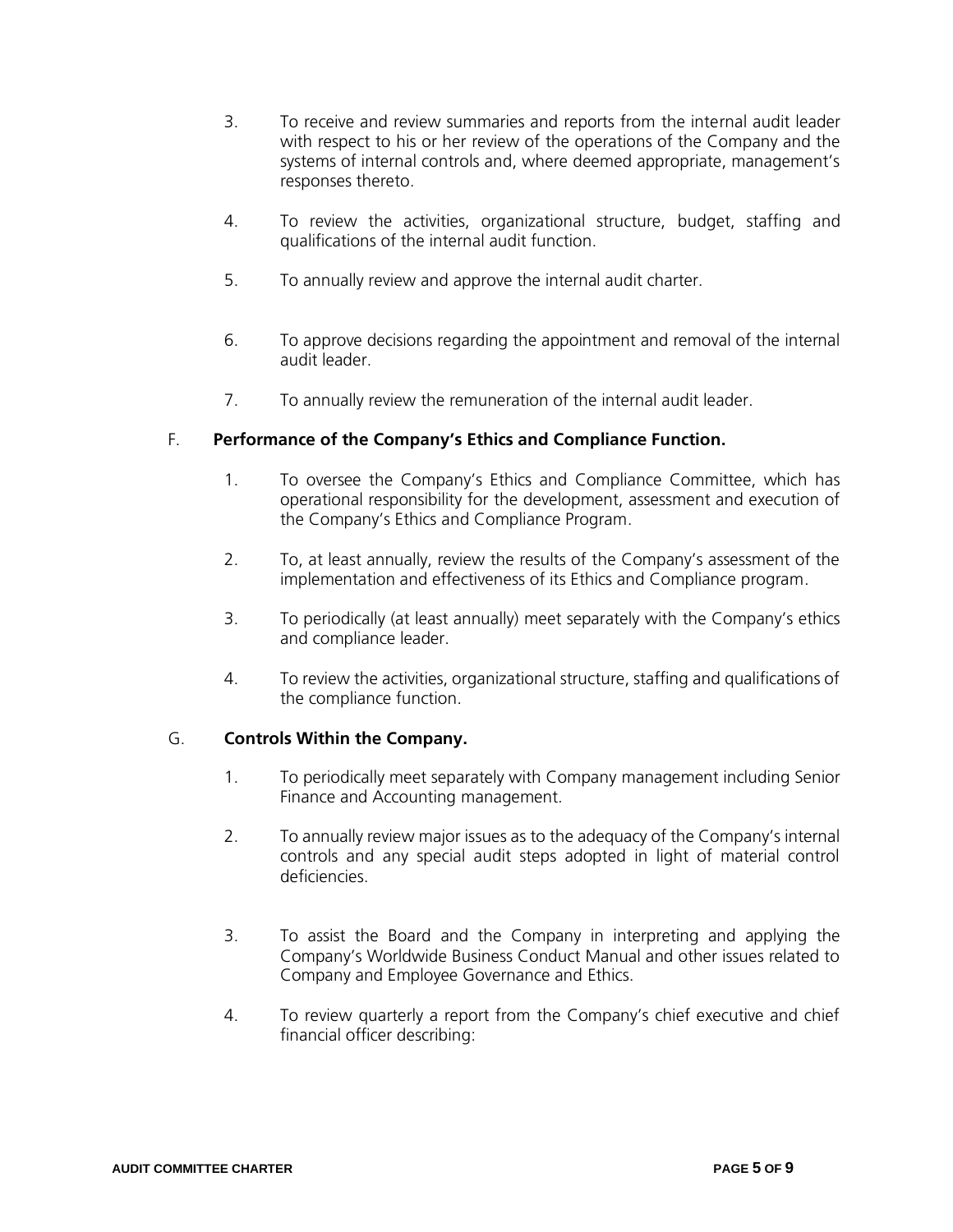- a) all significant deficiencies in the design or operation of internal controls which could adversely affect the Company's ability to record, process, summarize, and report financial data; and
- b) any fraud, whether or not material, that involves management or other employees who have a significant role in the Company's internal controls.
- 5. To establish and review procedures for:
	- a) the receipt, retention, and treatment of complaints received by the Company regarding accounting, internal accounting controls, or auditing matters; and
	- b) the confidential, anonymous submission by employees of the Company of concerns regarding questionable accounting or auditing matters.

#### H. **Review of Risk Management.**

- 1. To discuss guidelines and policies to govern risk assessment and risk management;
- 2. To discuss the Company's major risk exposures and the steps Company management has taken to monitor and control such exposures;
- 3. To review the status of Corporate Security, the security for the Company's electronic data processing information systems, and the general security of the Company's people, assets and information systems;
- 4. To review the status of the Company's financial instruments;
- 5. To review the Company's Pension and Insurance Programs.

#### **III. Membership, Structure and Operations.**

#### A. **Committee Member Appointment and Removal.**

- 1. **Appointment.** At the first meeting of the Board following the annual meeting of shareholders the Board will, by resolution, designate the members of the Committee, which shall consist of not fewer than three (3) members. The Board may also appoint additional members from time to time throughout the year.
- 2. **Removal.** The Board may remove a member from the Committee at any time; provided, however, that if removing a member or members of the Committee would cause the Committee to have fewer than three (3) members, then the Board must at the same time appoint enough additional members to the Committee so that the Committee will have at least three (3) qualified members.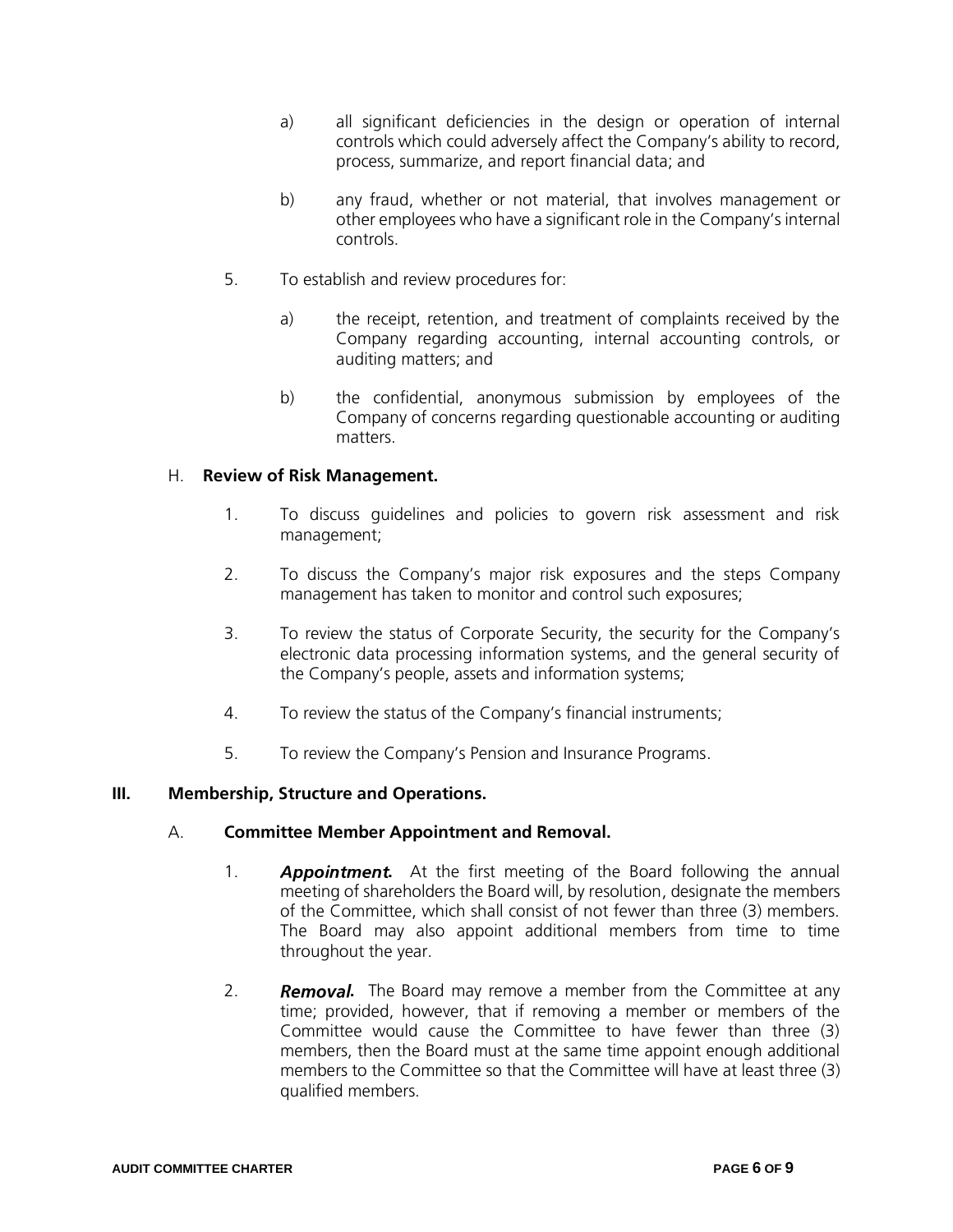- B. **Member Qualifications**. To be a member of the Committee, a Board member must meet the following requirements:
	- 1. S/he must have, or obtain within a reasonable period of time after his/her appointment to the Committee, familiarity with the key issues relevant to the work of the Committee;
	- 2. S/he must be independent as determined by the Board in accordance with the Company's Corporate Governance Guidelines, NYSE listing standards and applicable regulation;
	- 3. S/he and members of his/her immediate family and entities of which s/he is a partner, member, officer, director or significant (greater than 10%) shareholder must not receive any compensation from the Company, except for his/her director's fees (prohibited compensation includes fees paid for accounting, consulting, legal, investment banking or financial advisory services);
	- 4. S/he must not be the beneficial owner, directly or indirectly, of more than ten percent (10%) of any class of the Company's voting equity securities, or be an executive officer of the Company;
	- 5. S/he must not be serving simultaneously on the audit committees of more than two (2) other companies, unless the Board determines that such service will not impair his/her ability to serve on the Committee; and
	- 6. S/he must be financially literate, as determined by the Board and as defined in Appendix C (Audit Committee Guidelines) to the Procter & Gamble Corporate Governance Guidelines or must become financially literate.
	- 7. At least one member of the Committee must have accounting or related financial management expertise as determined by the Board in accordance with applicable listing standards. At least one member of the Committee must be an "audit committee financial expert" as defined by the SEC, Appendix A (Guidelines for Determining Audit Committee Financial Expert) and Appendix C (Audit Committee Guidelines) to the Procter & Gamble Corporate Governance Guidelines. The person with accounting or related financial management expertise and the "audit committee financial expert" can be one and the same.

# C. **Appointment and Removal of Chair.**

1. **Appointment.** At the time the Board appoints members of the Committee, the Board also will appoint one of the members to act as Chair of the Committee. In addition to chairing meetings of the Committee, the Chair will be the liaison to Company management and will be responsible for setting the agenda for meetings, reporting to the Board and being available to answer questions at annual meetings of shareholders. The Chair may temporarily delegate his or her responsibilities to another member of the Committee if s/he is not available to perform them.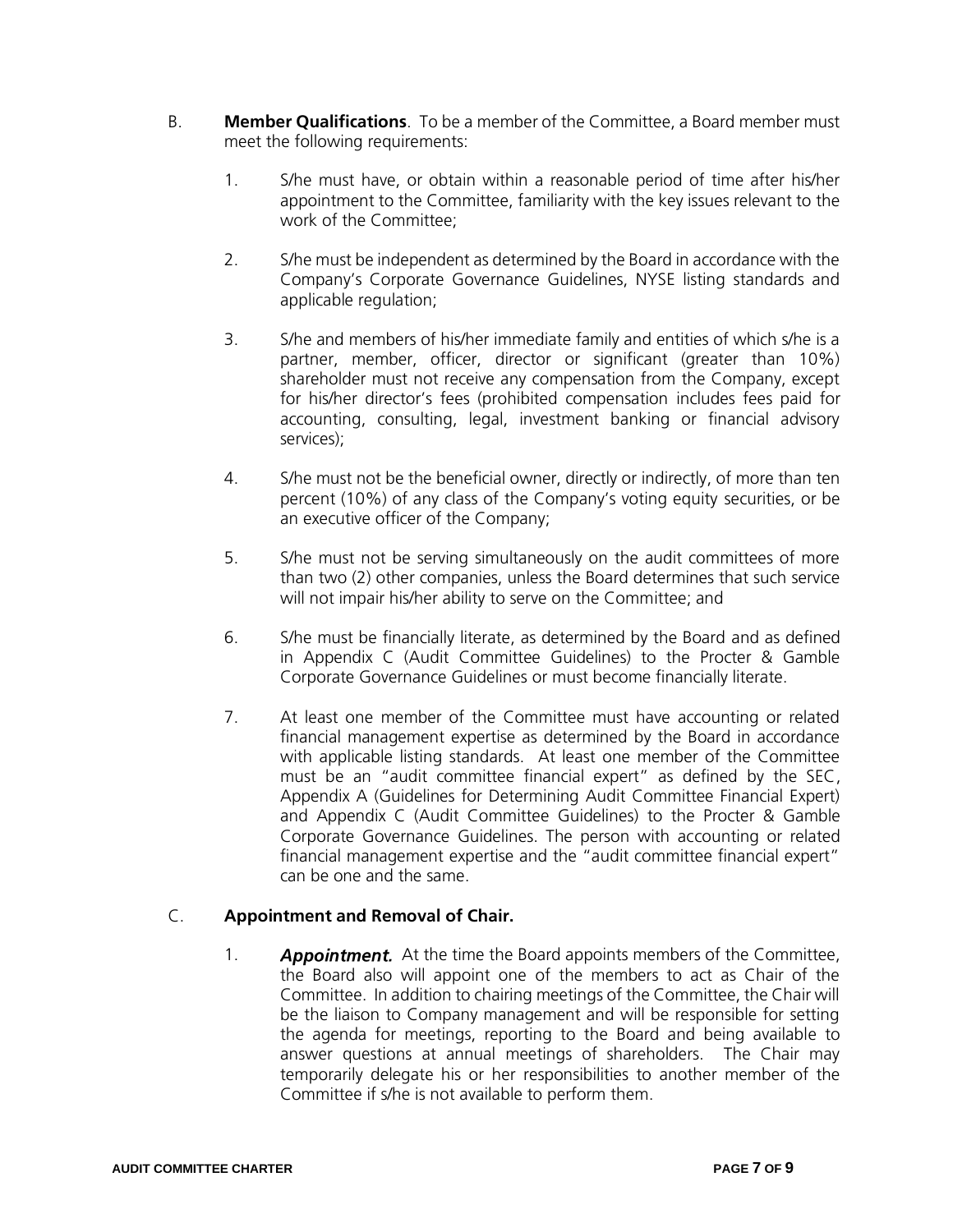- 2. **Removal.** The Chair may be removed by the Board at any time, provided that a new Chair is appointed by the Board at the same time.
- D. **Quorum.** A majority of the Committee will constitute a quorum.
- E. **Voting.** Each member of the Committee will have one vote.
- F. **Required Vote.** Action may be taken with the approval of a majority of the Committee present at a duly constituted meeting. Actions may be taken without a meeting with the affirmative vote or approval of all members of the Committee.
- G. **Delegation.** Except where otherwise prohibited, the Committee may delegate to a subcommittee or to the Chair the right to hear and determine any issue (whether specific or general) on behalf of the whole Committee, and the Committee may also delegate administrative tasks to employees of the Company; provided, however, that no such delegation can alter the fundamental duties and responsibilities of the Committee.

## H. **Meetings.**

- 1. **Frequency.** The Committee will determine the number of meetings required in a particular year, which will be at least four (4) times per year.
- 2. **Calling of Meetings.** The Committee will meet at the request of any member of the Committee, at the time specified in the request.
- 3. **Form of Meetings.** Meetings may be in person or by telephone or other form of interactive real time electronic communication.
- 4. **Notice of Meetings.** Notice of meetings will be given to each member, normally at least one day before the meeting. Any meeting at which all members are present will be a duly called meeting, whether or not notice was given.
- 5. Participation in Meetings. The Committee may include in its meetings members of the Company's management, other members of the Board, or third parties; provided, however, that at least once per year the Committee will meet, without the Chief Executive Officer or other employees of the Company present, to discuss any matters that the Committee deems appropriate.
- 6. **Reporting to the Board.** At the next meeting of the Board after any Committee meeting, the Chair or his/her nominee will provide the Board with a report on the matters addressed at the Committee meeting.
- **IV. Authority to Retain Advisors.** The Committee has the authority, in its sole discretion, to select, direct and, if appropriate, terminate such advisors, including legal counsel, as it deems necessary in the performance of its duties. The Company will provide appropriate funding,